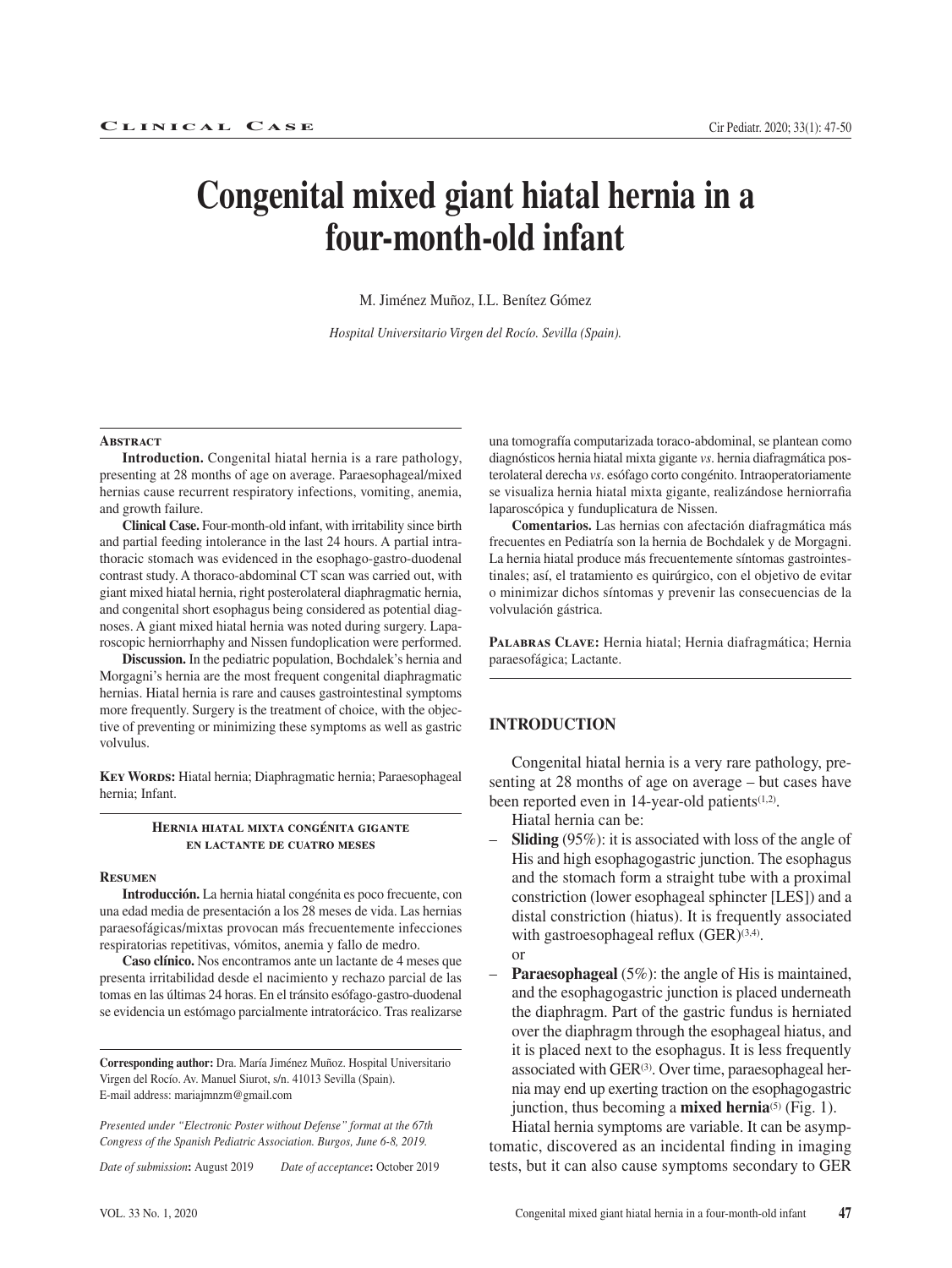

Figure 1. Schematic diagram of the various types of hiatal hernias: sliding hernia (A), paraesophageal hernia (B), and mixed hernia (C).

esophagitis. However, in the case of paraesophageal/mixed hernias, the most frequent symptoms are recurrent respiratory infections, bronchoaspiration, bronchial obstruction, vomiting, hematemesis, melena, symptomatic anemia, growth failure, dysphagia, and early satiation<sup>(6)</sup>. The most frequent complications are gastric volvulus, pyloric

obstruction, and gastric strangulation, necrosis, and even perforation, which are rare in children $(7,8)$ .

Paraesophageal-mixed hernia suspected diagnosis is carried out following the visualization of a cystic mass in the posterior mediastinum or in a right paramedian location in simple chest x-ray<sup>(9)</sup>. Hydroaeric levels are less frequently observed in the esophageal dilatation and mass. Diagnosis is confirmed in the esophago-gastro-duodenal contrast radiological study, which shows part of the stomach in the posterior mediastinum, with potential volvulus on its axial axis. Less frequently, the hernia is made up of colon, spleen, and/or small bowel. CT scan only proves useful in case of diagnostic doubt.

Treatment should be surgical, even if the patient has no symptoms $(9,10)$ . The main goal in the absence of pulmonary compromise is to avoid or minimize digestive symptoms, including GER, as well as to prevent gastric volvulus consequences.

## **CLINICAL CASE**

4-month-old infant presenting at the emergency unit with crying crisis and irritability since birth, with higher anxiety and partial feeding aversion in the last 24 hours. No vomiting or other symptoms were noted. The patient



**Figure 2.** Esophago-gastro-duodenal contrast study showing the rise of the esophagogastric junction and of 2/3 of the gastric pouch towards the thoracic cavity.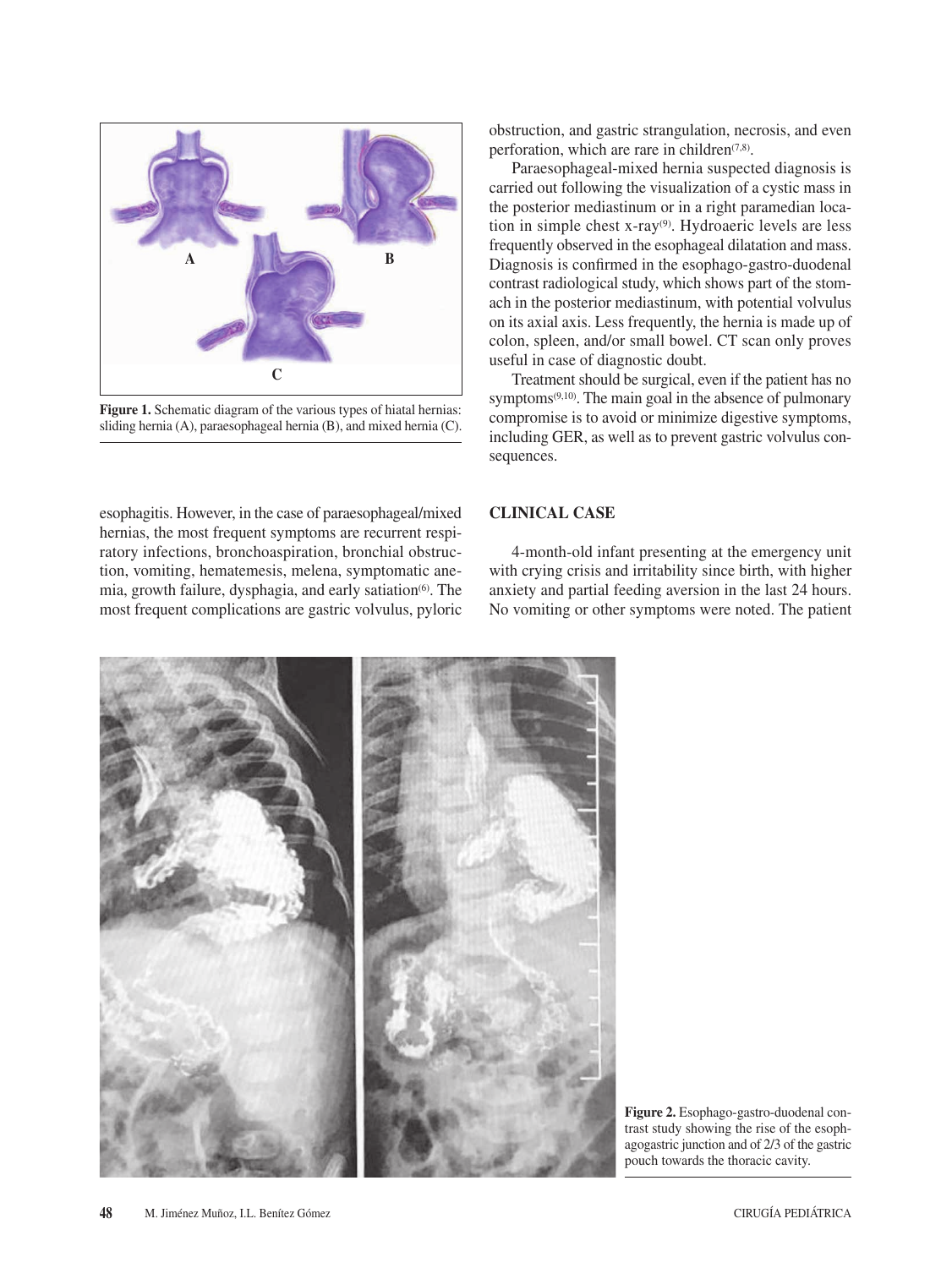

**Figure 3.** Simple anteroposterior chest x-ray: a right paracardiac mass is visualized.

presented an adequate weight and size gain, with no respiratory symptoms. She had been assessed at the age of 3 months by the gastroenterology department of a private healthcare facility for GERD or CMPA (cow milk protein allergy) screening. An abdominal ultrasound examination and an **esophago-gastro-duodenal contrast study** (Fig. 2) had been performed, which showed part of the stomach in the thoracic cavity, without herniation of other organs. At physical exploration, she had a good general condition, no fever, 98-99% O2Sat, 100/70 mmHg blood pressure, and 137 bpm heart rate. Pulmonary auscultation demonstrated an adequate bilateral air inflow and some dubious hydroaeric sounds in the right hemithorax. The abdomen was soft and non-tender, without masses or growths, not painful at palpation, with no peritoneal irritation signs, and with increased hydroaeric sounds. She was admitted at the pediatric surgery unit with suspicion of hiatal hernia or diaphragmatic hernia. **Simple chest x-ray** demonstrated the presence of a right paracardiac mass (Fig. 3). **Thoraco-abdominal ultrasound examination** showed part of the stomach in the right hemithorax, with abundant peristalsis. The findings were suggestive of right posterior diaphragmatic hernia or hiatal hernia. **Thoraco-abdominal contrast CT scan** (Fig. 4) demonstrated a rise both of the esophagogastric junction and of 2/3 of the gastric pouch, seemingly with organoaxial intrathoracic gastric malrotation, with no signs suggestive of obstruction and/or strangulation, and with no hypoplastic right lung. Due to moving artifacts, it could not be determined whether it was



**Figure 4.** Thoraco-abdominal contrast CT-scan showing the rise of the esophagogastric junction and of 2/3 of the gastric pouch, seemingly with organoaxial intrathoracic gastric malrotation, with no signs suggestive of obstruction and/or strangulation, and with no hypoplastic right lung.